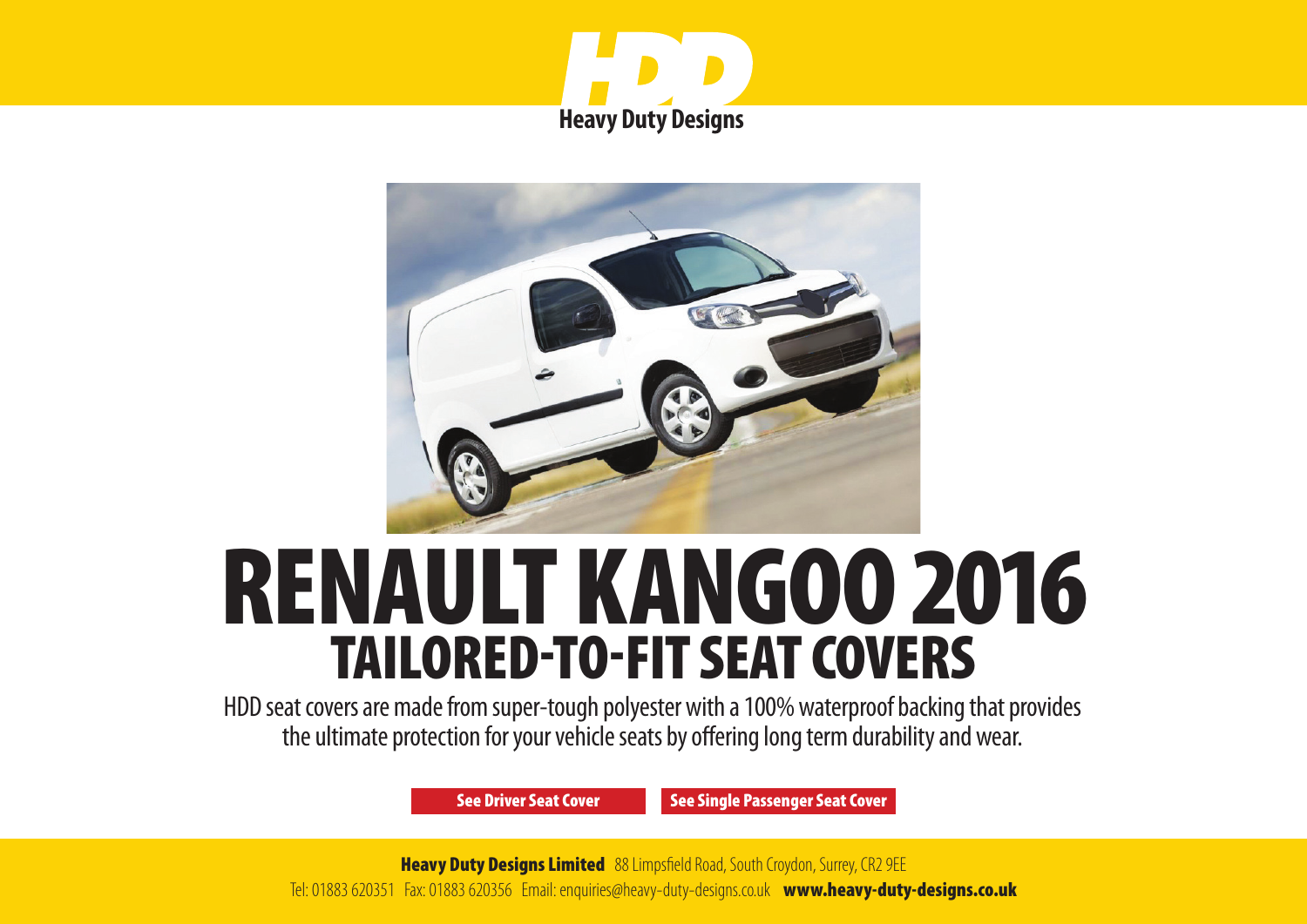

# <span id="page-1-0"></span>DRIVER SEAT COVER RENAULT KANGOO 2016

### Designed to Last:

n 100% waterproof

 Tailored to fit the driver seat with separate headrest. Allows the seat cover to be fitted without the need to remove the headrest.

> **BLACK** RKDRIK-461

**HDD** 

**HEAVY DUT** 

**RENAULT KANGOO 2016** 

**GREY** RKDGRY-464

- **n** Proven for use in harsh environments
- $\blacksquare$  Keeps your seats looking like new
- **n** Parachute thread for added long term strength
- $\blacksquare$  Made from tough, hard wearing polyester with waterproof PVC backing
- **n** Protects your investment 'the residual value of your vehicle'
- $\blacksquare$  Reduces wear and tear to the original seat fabric

# Protects against and resistant to:

- **n** Mud, water & slurry **n** Grease, oil & dust **n** Building debris
- **n** Oil & paint **n** Food & drink **n** Travel sickness

## Ideal for:

**n** Fleet Owners and Operators **n** Maintenance Engineers working in harsh environments n Builders & Carpenters **n** Plant operators **n** Farm workers

#### [See Single Passenger Seat Cover](#page-2-0)